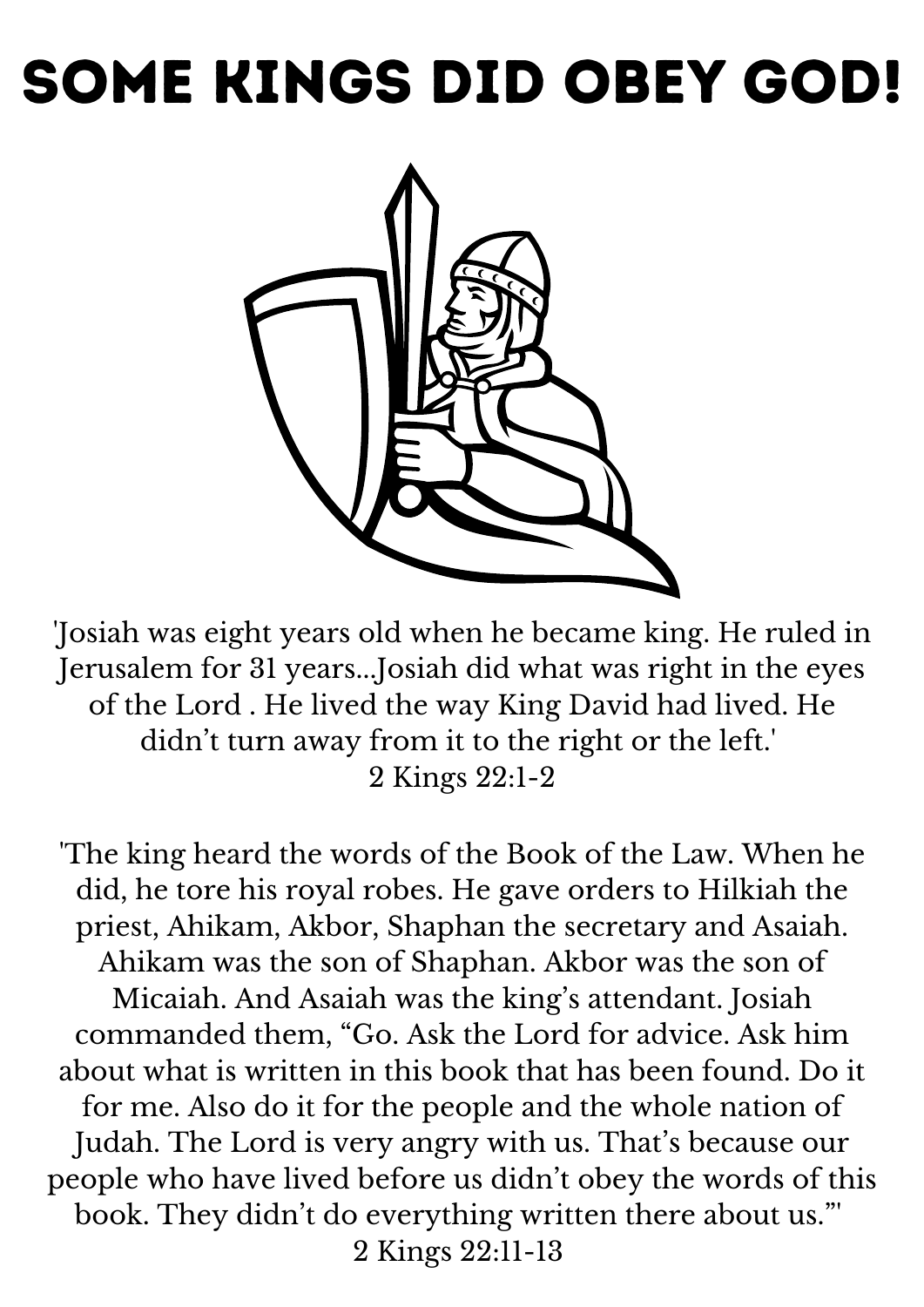'Then the king called together all the elders of Judah and Jerusalem. He went up to the Lord ' s temple. The people of Judah and Jerusalem went with him. So did the priests and prophets. All of them went, from the least important of them to the most important. The king had all the words of the Book of the Covenant read to them. The book had been found in the Lord ' s temple. The king stood next to his pillar. He agreed to the terms of the covenant in front of the Lord . The king promised to serve the Lord and obey his commands, directions and rules. He promised to obey them with all his heart and with all his soul. So he agreed to the terms of the covenant written down in that book. Then all the people committed themselves to the

> covenant as well.' 2 Kings 23:1-3